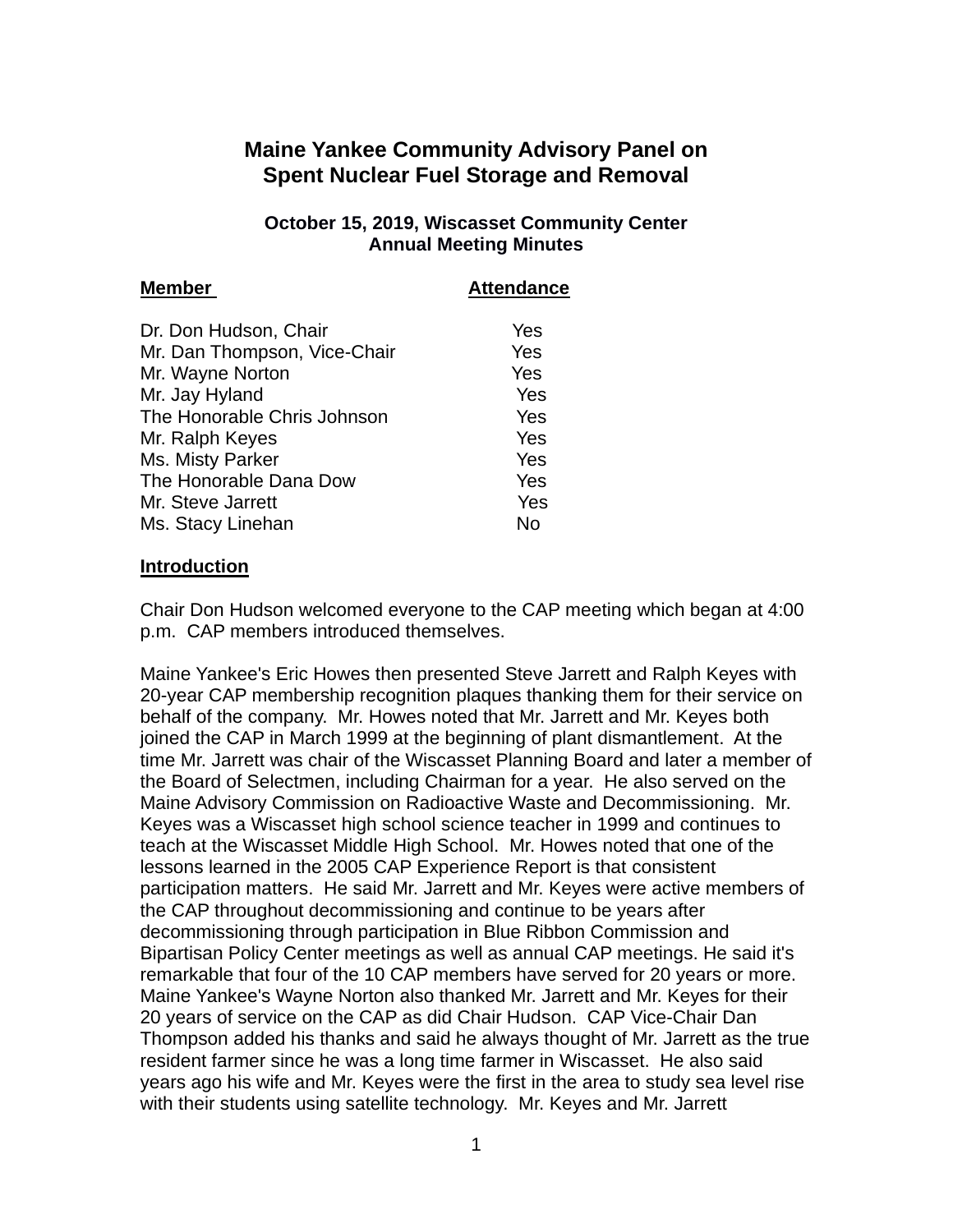expressed their thanks for the 20-year CAP membership recognition. Mr. Keyes said his students by and large have no idea there is a nuclear waste storage facility in their town. Chair Hudson said we still have a lot of work to do and that closing the fuel cycle is critical to the future of nuclear power. Chris Johnson suggested a way to raise awareness on the issue would be to have trivia cards with questions and answers related to spent nuclear fuel distributed to every bar and restaurant in Maine.

Chair Hudson next asked members of the audience to introduce themselves. In attendance were Mark Winter from Senator Collins' Office, Scott Wilkinson from Senator King's office, Pam Trinward from Rep. Pingree's office, Kathy Cloutier from Rep. Golden's office, George Richardson, Westport First Selectman, John O'Connell, Wiscasset Town Manager, Charlotte Boynton, Lincoln County News reporter, Gina Hamilton, Wiscasset Newspaper reporter, Larry Doucette, John Arnold, Eric Howes, and J. Brown from Maine Yankee, Jay Hyland, State of Maine Radiation Control Program Manager, and several residents from Wiscasset and Westport.

# **CAP Business**

The CAP approved the minutes of the October 16, 2018 CAP annual meeting.

#### **Maine Yankee Independent Spent Fuel Storage Installation Update**

Maine Yankee ISFSI Manager J. Stanley Brown provided the CAP with an update on the ISFSI and other issues related to the Maine Yankee site since the last CAP meeting. Mr. Brown spoke from slides contained in the CAP meeting package.

Mr. Brown said ISFSI operations are normal.

He reported on 2019 projects: ISFSI yard lighting was improved, the cask temperature monitoring system was upgraded, the uninterruptible power supply system was reconfigured to be redundant, and engineering for the fiber optic upgrade to security cameras is complete and planned for 2020 implementation. Mr. Norton noted that technology needs to be updated over time.

Mr. Brown reported that the September 2019 natural phenomenon emergency planning drill focused on in house support staff and radiological assessment capabilities. That drill and the annual fire/medical drill in May went very well. Mr. Brown said Maine Yankee appreciates the support of off-site responders.

Mr. Brown reported on an event from September 2018 when a contracted technician followed a staff member through a key-carded door into a secure area without authorization. A one-hour report was made to the Nuclear Regulatory Commission (NRC) and a License Event Report was submitted to the NRC in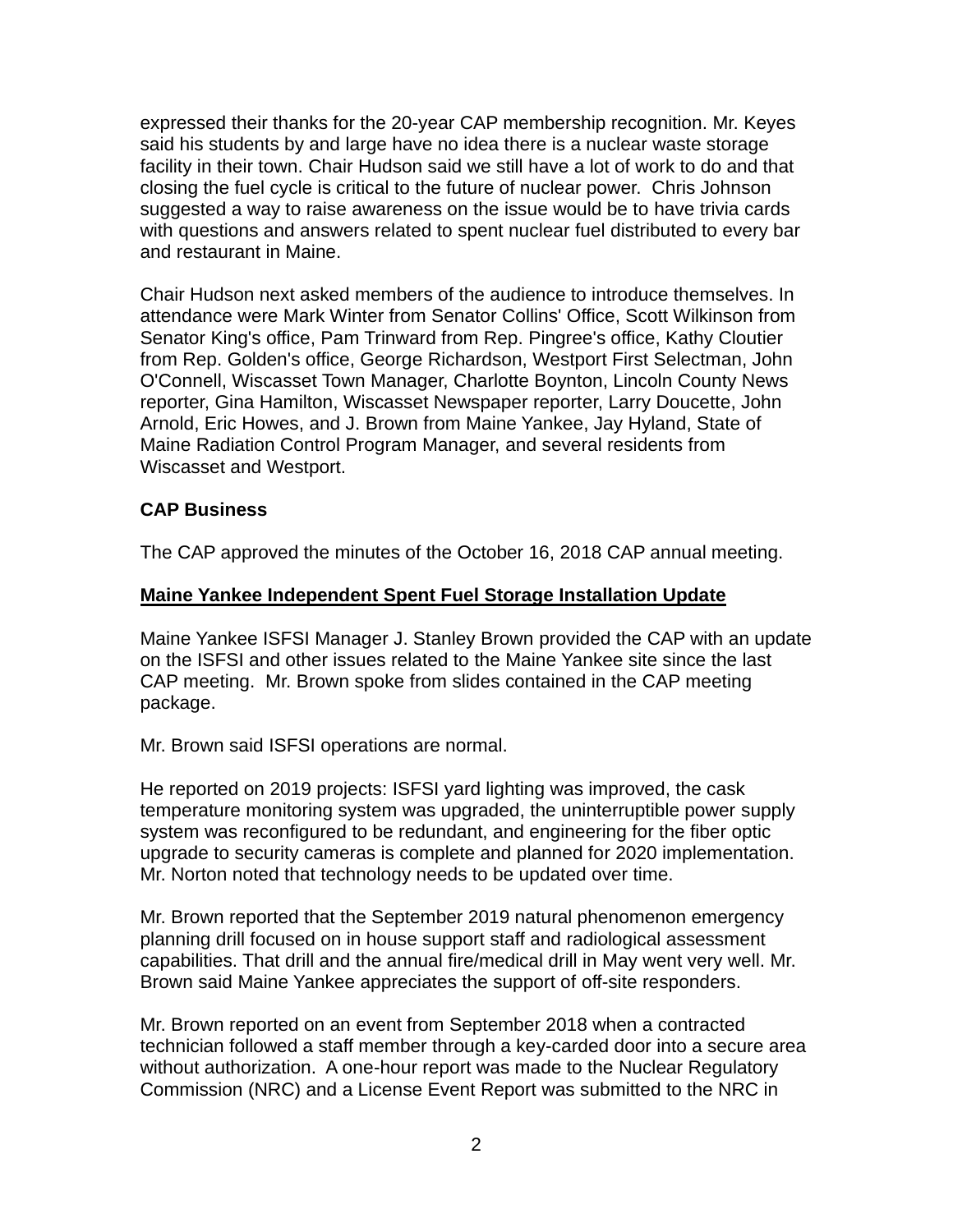November detailing the causal factors and planned corrective actions. The State Nuclear Safety Inspector (SNSI) was informed of the event shortly after it occurred.

Mr. Brown reported on a series of events that occurred in December 2018 having to do with the handling of weapons, not the use of weapons. Maine Yankee informed the NRC and the SNSI of these human error events and the corrective actions that included procedural/training enhancements; a weapons program assessment at the 3 Yankee sites (Maine Yankee, Connecticut Yankee, and Yankee Rowe); benchmarking the three sites against the industry and an independent management assessment. Mr. Johnson asked if Maine Yankee uses training exercises to keep security fresh so that officers know what to do rather than having to remember what to do. Mr. Brown and Mr. Norton security officers must requalify on a scheduled basis and that management has put in place a field observation program to reinforce expectations and avoid complacency. He noted that next fall's emergency planning exercise will focus on security.

Mr. Brown reported on the progress of cask relicensing and the aging management program. Chair Hudson asked if the cask relicensing will be for 20 years. Mr. Norton said the relicensing period is up to 40 years.

Mr. Brown said representatives from Sandia National Laboratories and the Colorado School of Mines were on site the day of the CAP meeting and removed the stainless steel coupons that were previously placed in select cask vents. Anything flowing through the vents was collected and will be analyzed. The coupons were replaced in the vents for future sampling and analysis. Also, the coupons are stressed to different amounts for the purpose of studying the effect of stress on the coupons. Mr. Norton noted that some of the stainless steel coupons were pre-stressed well beyond the design basis of the stainless steel in the canisters. The data collected from the coupon analysis will inform aging management at Maine Yankee and elsewhere in the industry.

Mr. Brown reported that following the Department of Environmental Protection's approval last fall of the amendments to Maine Yankee's groundwater Compliance Order by Consent and the revised Environmental Covenant that the remaining groundwater monitoring wells have been removed. The Existing site prohibitions including groundwater extraction/use, residential, schools, childcare or long-term care facilities remain in place.

Mr. Brown said the quarterly meetings between the State of Maine and Maine Yankee continue to be productive and that the most recent meeting was October 8, 2019.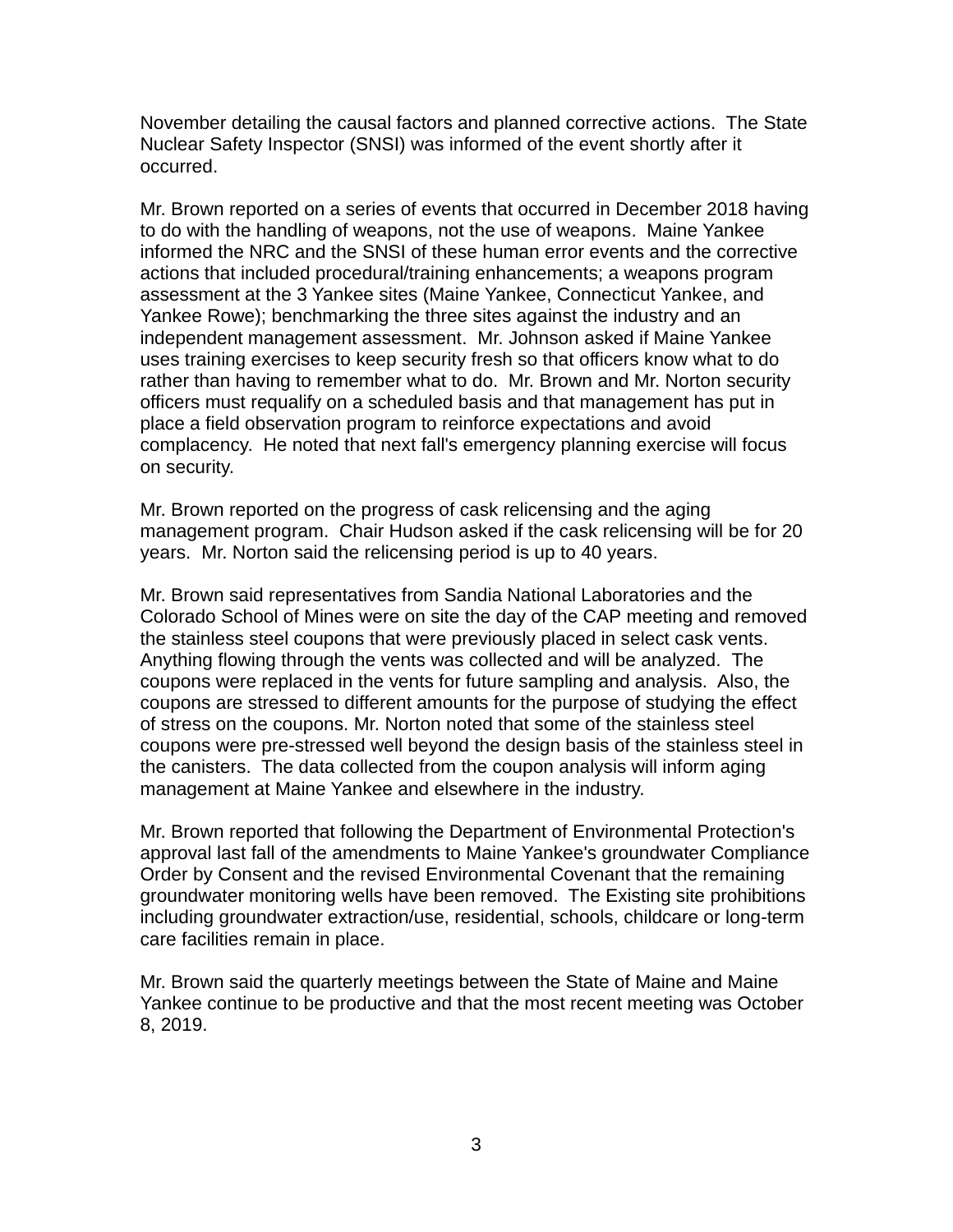Vice-Chair Thompson asked if the Maine National Guard participates in the emergency planning exercises. Mr. Brown said they do not but that the guard has been to the site and are coming again next month.

Mr. Keyes asked what the natural phenomenon was for the September emergency planning drill. Mr. Brown said it was an earthquake and reminded the CAP that a few years ago a tremor was felt at the site.

### **State of Maine Update**

Radiation Control Program Manager Jay Hyland updated the CAP on activities since the last CAP meeting. Mr. Hyland spoke from slides contained in the CAP meeting package.

Mr. Hyland said his report was mainly based on the activities of Pat Dostie who retired in July as the State Nuclear Safety Inspector. Mr. Hyland said he is filling in as available for the SNSI until someone is hired for that position.

Mr. Hyland reported that among other activities listed in his slides: Mr. Dostie completed the final draft of the Maine Yankee Confirmatory Summary Report; attended a Deep Isolation webinar on how they demonstrated their ability to store and retrieve a prototype nuclear waste canister in a 2000-foot borehole; and attended a Western Interstate Energy Board's webinar on DOE's new proposed definition on the interpretation of High-Level Radioactive Waste.

Mr. Dostie also: Performed quarterly field replacement of environmental thermoluminescent dosimeters (TLDs) placed around the ISFSI and Bailey Cove with field controls at Ferry Landing on Westport Island, Edgecomb, and the roof of the Health Environment Testing Lab building in Augusta.

Mr. Hyland reported that his office received a request from Westport Island to dismantle State environmental radiation pole monitors no longer in use. The State also has two of these poles on Maine Yankee property near the site of the former Bailey Farmhouse. Planning for the disposition of the poles on Westport and at Maine Yankee is ongoing.

Mr. Hyland said that with Mr. Dostie's retirement he will be the new Maine representative to the Northeast High-Level Radioactive Waste Transportation Task Force pending the Governor's approval.

Mr. Hyland said he observed the Maine Yankee emergency drill on September 25 and that he is working through the site access procedures with Mr. Brown as he assumes Mr. Dostie's duties in the short term.

Regarding the SNSI position, Mr. Hyland said the job will likely be posted by the end of this month. He anticipates it may be difficult to find someone with the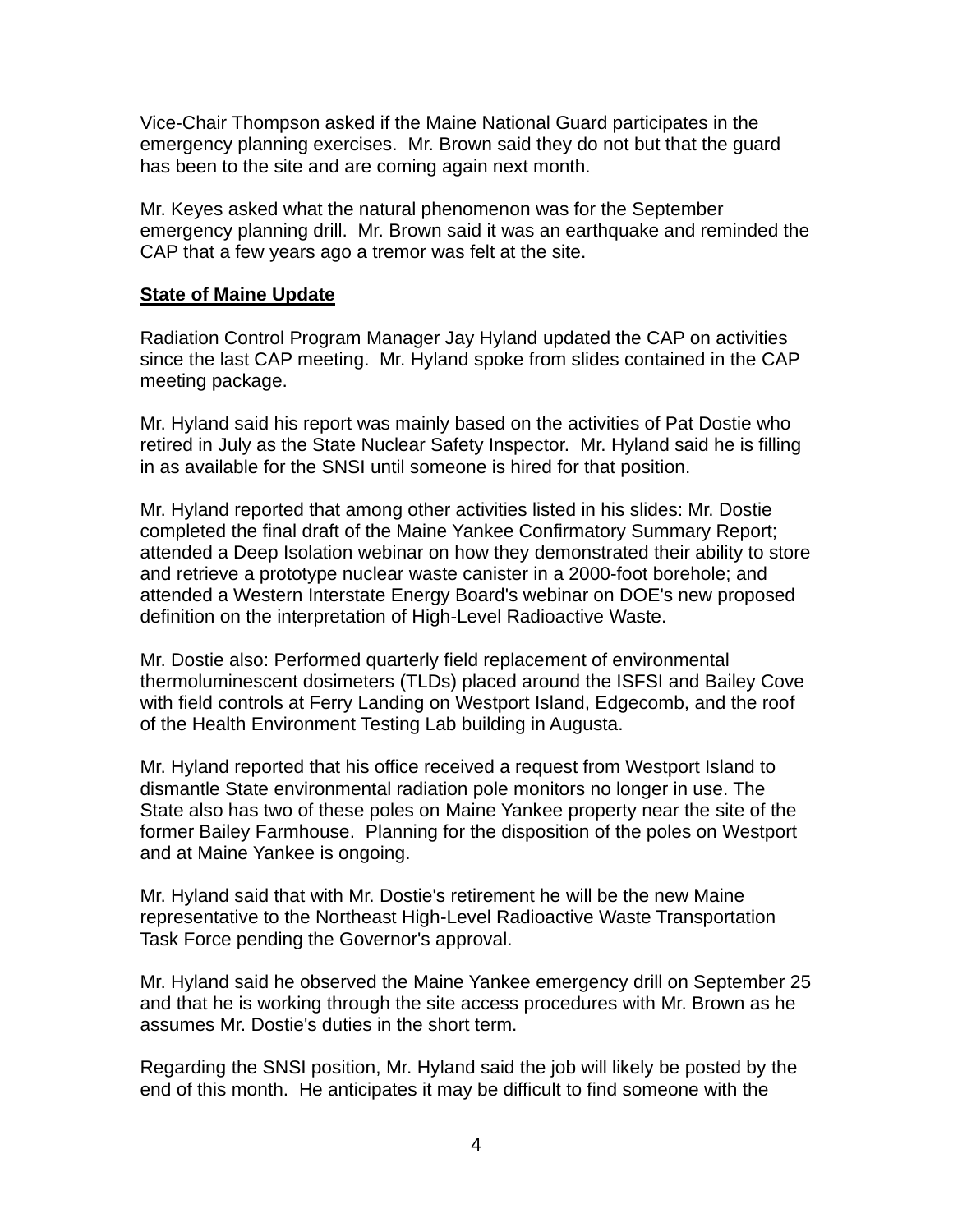background required in the statute in the salary range offered for the position. The qualifications in the statute include a master's degree. He noted that Mr. Dostie did not have a master's degree. Legislation has been submitted that would amend the statute to make this change - An Act to Amend the Qualifications for the State Nuclear Safety Inspector (LR 3006). This being the short session of the legislature, Mr. Hyland said the legislative resolution probably won't be taken up.

Mr. Dostie had also been performing x-ray inspections as the State was short of qualified inspectors. Mr. Hyland said he now has two qualified people to do the x-ray inspections so the next SNSI will not have that responsibility.

Mr. Hyland said he also expects to modify the environmental TLD program.

Mr. Johnson asked what are the expectations for the SNSI job? What does the job require? Mr. Hyland said he would e-mail the SNSI job description to Mr. Johnson.

Mr. Hyland closed his presentation by showing a photo of Mr. Dostie receiving the Dedicated Service Award from Department management.

Chair Hudson said he thought the CAP should send a letter of appreciation to Mr. Dostie thanking him for his years of service and his participation in CAP meetings since the beginning in 1997. The CAP agreed unanimously. Chair Hudson will work with Eric Howes on a CAP letter of appreciation for Mr. Dostie.

# **Spent Nuclear Fuel Removal/Disposal Update**

Maine Yankee Public and Government Affairs Director Eric Howes updated the CAP on the national status of the SNF issue and the DOE litigation. He spoke from slides included with the meeting package.

Mr. Howes began with CAP activities noting that in November 2018 the CAP sent its 5th annual letter to Maine's congressional delegation thanking them for their efforts to reform spent nuclear fuel (SNF) policy and stating the CAP is counting on their leadership to resolve this critical community issue. Mr. Howes thanked staff from the four congressional offices for attending the CAP meeting and spoke about the frequent engagement over the past year by delegation members on the spent nuclear fuel issue. Mr. Howes said the delegation is as frustrated as we are by the long-standing policy stalemate on this issue and supports a pilot project for the removal of SNF from shutdown sites like Maine Yankee to consolidated interim storage (CIS).

Mr. Howes briefed the CAP on the September 10 NRC meeting in Brattleboro, VT that Chair Don Hudson and he participated in regarding community advisory panel best practices. Chair Hudson was invited by the NRC to present on the Maine Yankee CAP's experience and Mr. Howes was invited to speak about the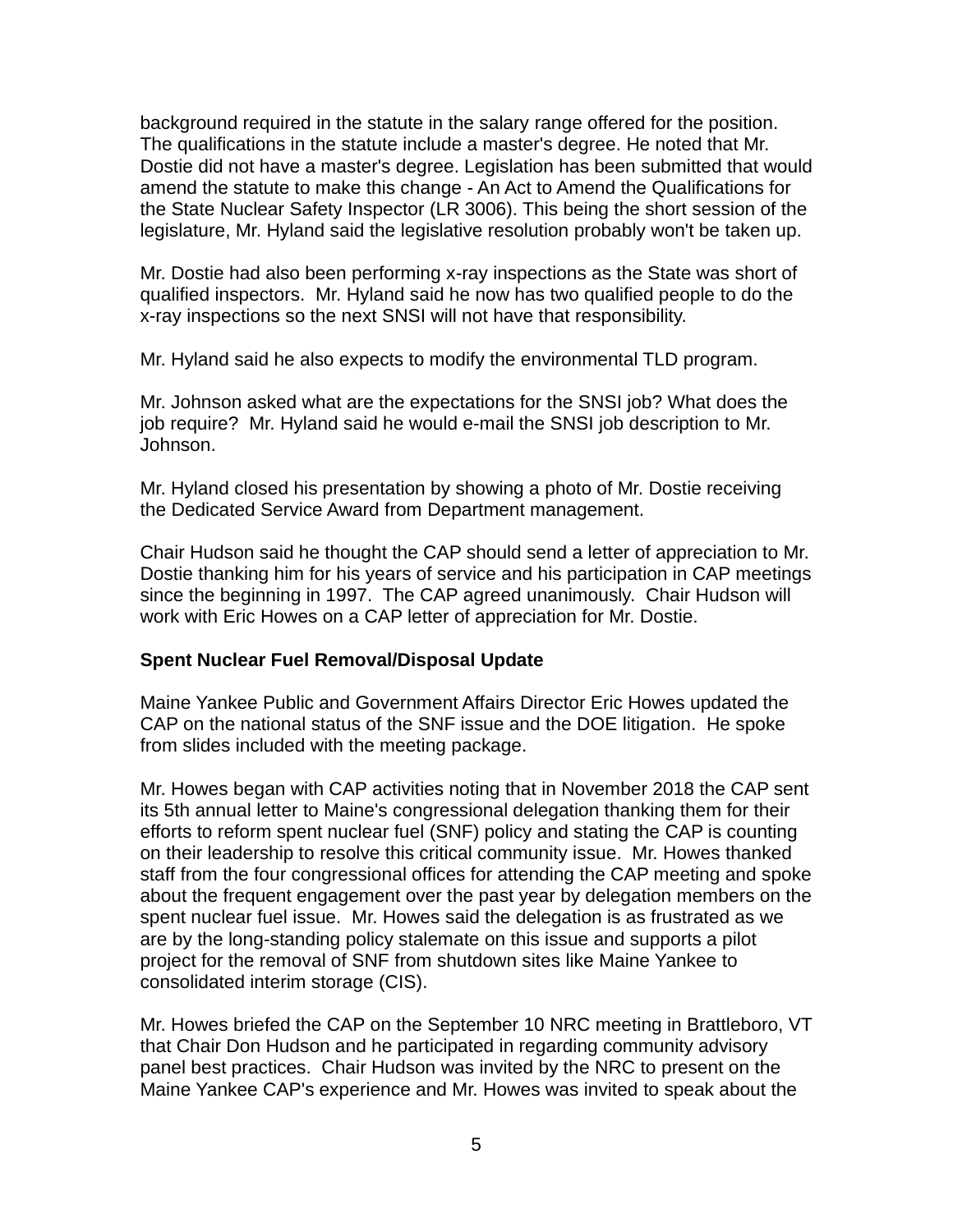community panel experience at Connecticut Yankee and Yankee Rowe which largely mirrors the Maine Yankee experience. Chair Hudson will be submitting comments for the record to the NRC on behalf of the CAP. The Brattleboro meeting was one of 11 meetings the NRC held throughout the country on community engagement panel best practices to inform the NRC's June 2020 report to Congress on this issue as called for in Section 108 of the Nuclear Energy Innovation Modernization Act. Following the Brattleboro meeting NRC staff thanked Chair Hudson and Mr. Howes for providing the perspective of the Maine Yankee, Connecticut Yankee and Yankee Rowe community panels.

One clear message is one size does not fit all. Mr. Howes noted that the Maine Yankee, Connecticut Yankee, and Yankee Rowe panels were established by the companies. The Vermont Yankee and Pilgrim advisory panels were established by the legislatures in Vermont and Massachusetts. Mr. Howes said some decommissioning sites such as Duke Energy's Crystal River in Florida determined a community panel was not needed and they have developed an alternative outreach community engagement model.

Chair Hudson said there were 40 plus people at the Brattleboro meeting, a dozen of which were NRC staff. He noted that the Vermont citizens advisory panel is adjusting to NorthStar buying the facility and transitioning from safstore to immediate decommissioning. Vermont Yankee recently completed moving the spent nuclear fuel to dry cask storage and is at the beginning of plant dismantlement.

Chair Hudson said he and Mr. Howes learned that NorthStar recently created a company sponsored community advisory panel with the New England Coalition. Misty Parker asked what is the story of two CAPs? Mr. Hudson said there was criticism at the Brattleboro meeting that the state established panel lacks local representation. For example, it does not include a representative from New Hampshire which is just across the river from Vermont Yankee.

Mr. Howes next moved to the national status of the spent nuclear fuel issue beginning with the Department of Energy (DOE). He said DOE continues to limit its actions related to Yucca Mountain licensing (YM) and CIS pending direction from Congress.

DOE continues to conduct preliminary evaluations for removing SNF from the increasing number of shutdown plant sites - now five in four states in New England - and support the National Transportation Stakeholder Forum through which DOE works with states and tribes on radioactive waste shipments. Mr. Howes noted that the Northeast High-Level Radioactive Transportation Taskforce is holding its fall meeting at the end of October and that he will be attending.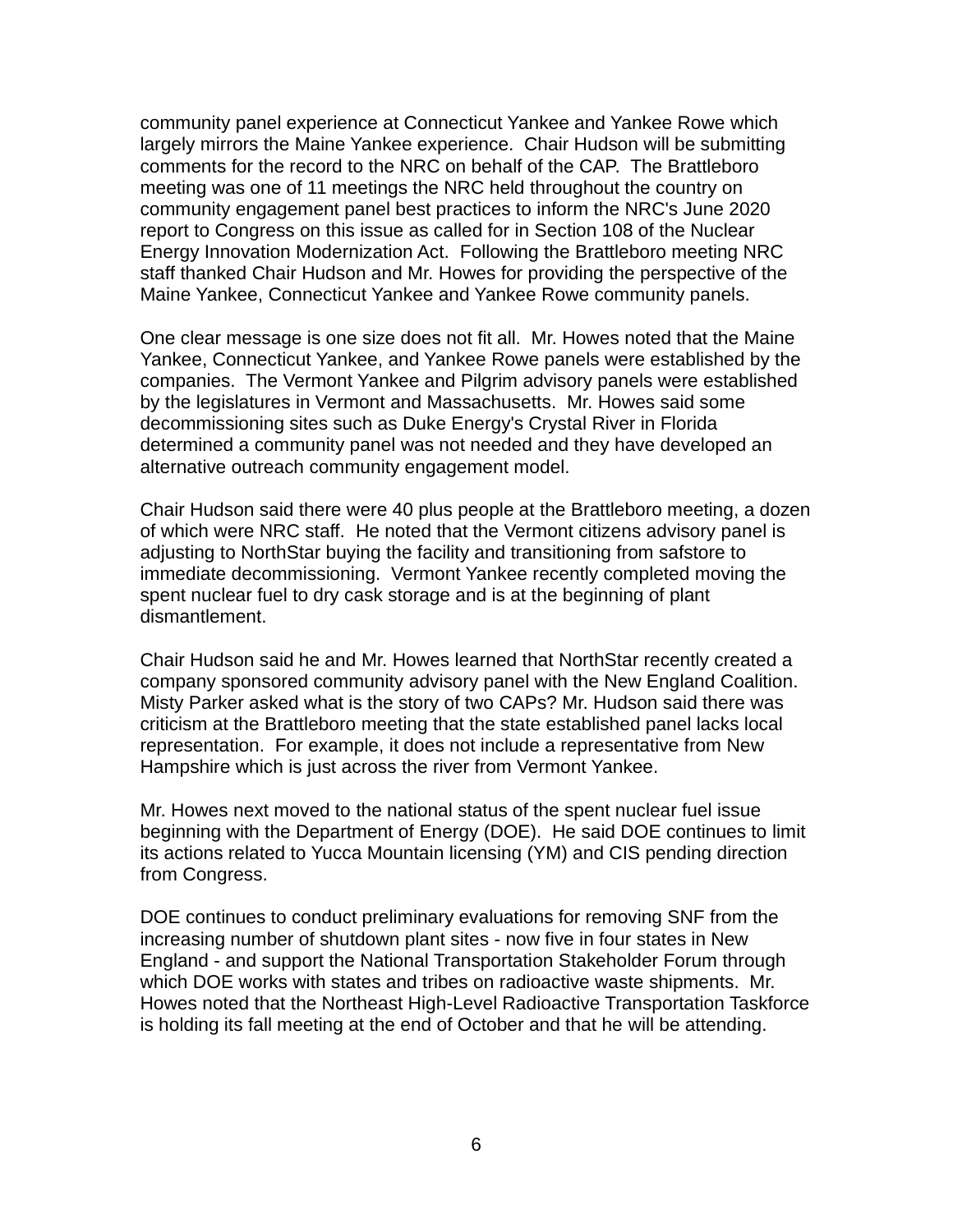In July two representatives of the Federal Railroad Administration met at Maine Yankee with Cask Relicensing Manager Paul Plante and Eric Howes to discuss site related SNF transport issues.

Mr. Howes said DOE continues to work on the design, analysis, and prototype fabrication of the railcars that will be used to transport SNF. Fabrication of one prototype railcar and two buffer cars was complete in February 2019. The Atlas Railcar Project is scheduled to be complete in 2022.

Mr. Howes said on September 23 the U.S. Nuclear Waste Technical Review Board issued a report Preparing for Nuclear Waste Transportation, Technical Issues that Need to be Addressed in Preparing for a Nation-Wide Effort to Transport Spent Nuclear Fuel and High-Level Radioactive Waste. He said he would send the CAP a link to this recent report in the next update to the CAP.

Mr. Howes said Congress again did not appropriate any funding for CIS or YM in Fiscal Year 2019. Congress recently approved and the President signed into law a Continuing Resolution to fund the federal government until November 21.

Regarding FY 2020 Energy & Water Development Appropriations, Mr. Howes said the House provided \$47.5 million for Integrated Waste Management Storage of which \$25 million is directed for interim storage activities.

With the Democrats controlling Congress after the November 2018 elections, Speaker Pelosi has made it clear she stands with the Nevada delegation in opposition to YM.

On September 12 the Senate Appropriations Committee approved the FY 2020 Energy and Water Development bill and sent it to the full Senate. As in past years the bill authorizes a pilot CIS program for SNF located on sites without an operating reactor. The bill supports the 2012 Blue Ribbon Commission on America's Nuclear Future recommendations and provides \$22.5 million for a CIS facility and transportation capabilities. Mr. Howes read the key recommendations of the BRC to remind the CAP what those recommendations were such as a new consent based approach to siting future nuclear waste management facilities; access to the Nuclear Waste Fund; and prompt efforts to develop one or more geologic disposal facilities as well as prompt efforts to develop one or more CIS facilities. Mr. Howes noted that Senator Collins is a member of the Senate Energy and Water Subcommittee and has long been supportive of a pilot CIS program.

Neither the House nor Senate Appropriations bills contains funding for YM.

Mr. Howes said Senator Alexander may offer a floor amendment to include funding for YM when the bill is voted on by the full Senate.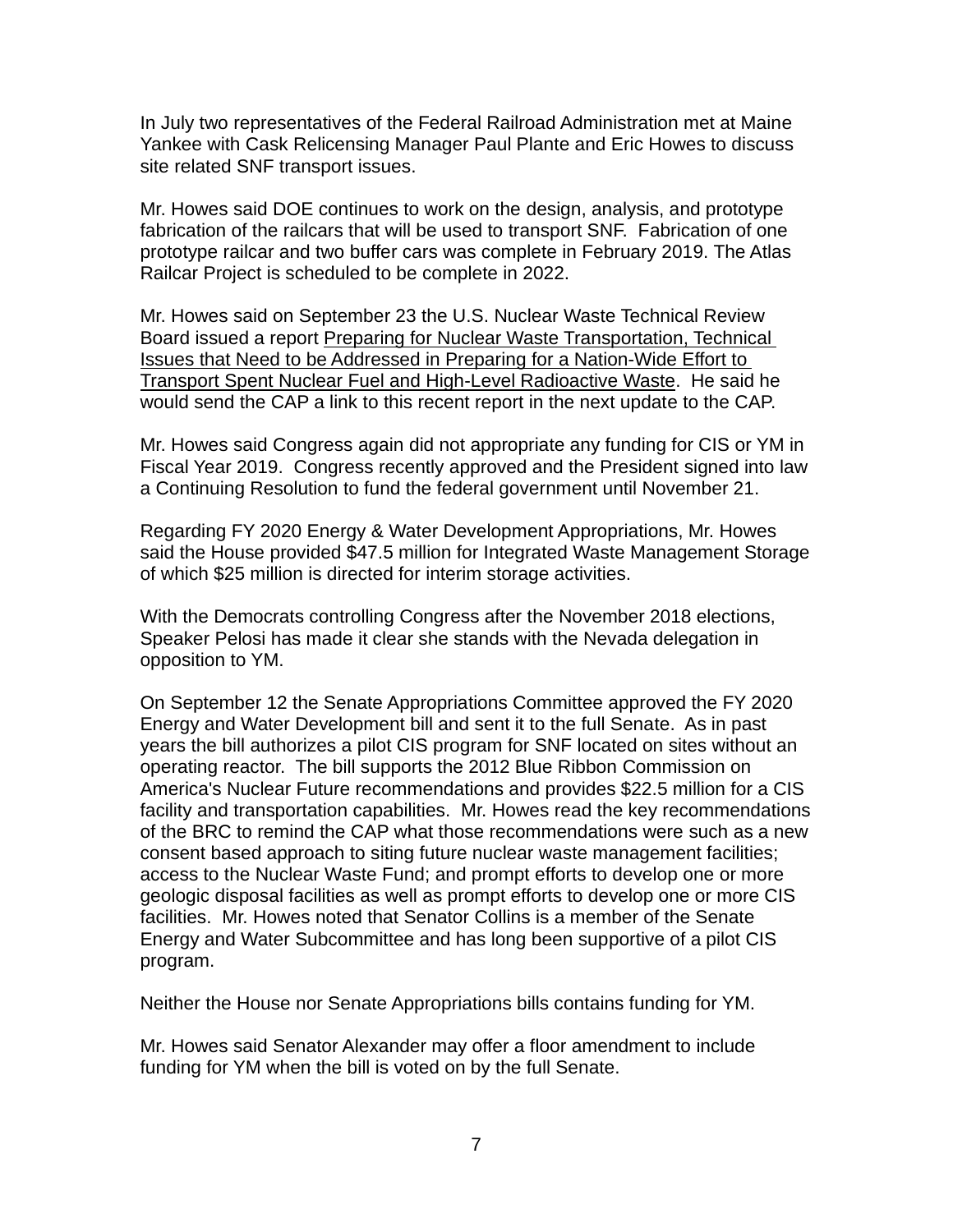Mr. Howes said at some point there could be a conference committee to reconcile the differences between the House and Senate Energy and Water Appropriations bills.

Mr. Howes noted an April 1 House letter signed by 15 members including Rep Pingree to the House Energy and Water Development Appropriations Subcommittee Chair and Ranking Member urging them to include \$25 million to fund the development of a CIS program focused on shutdown reactor sites. Mr. Howes said this has become an annual letter and thanked Rep Pingree for her help. The \$25 million funding request for CIS was included in the House bill.

On April 30 a joint organization letter was sent to Congressional Energy and Water Development Appropriations Committee leaders requesting FY 2020 funding for the YM license application and a pilot CIS program. Organizations joining the letter included the American Nuclear Society, the Nuclear Waste Strategy Coalition, the National Association of Regulated Utility Commissioners, the Nuclear Industry Council, and the Decommissioning Plant Coalition. Wayne Norton signed the letter as Chair of the DPC Steering Committee.

Regarding authorization bills, on April 30 the bipartisan Nuclear Waste Administration Act of 2019 was introduced in the Senate. The bill would implement several of the recommendations of the BRC including a pilot CIS facility with priority for SNF stored at shutdown reactor sites through a consentbased siting process.

A June 27 hearing before the Senate Energy and Natural Resources Committee on this bill included testimony by Wayne Norton on behalf of the 3 Yankee Companies and the DPC. Mr. Norton was on a panel that included the Nuclear Energy Institute, the American Nuclear Society the Idaho National Laboratory, and the Nuclear Resources Defense Council. There was a good deal of discussion about consent-based siting for CIS. Senator King who is a member of the committee asked, "What if every state said no?"

The Nuclear Waste Policy Amendments Act of 2019 was introduced in the House May 14. This was a refile of the bill that passed the House in June 2018 with strong bipartisan support. The bill authorizes the development of a pilot CIS program with priority for SNF stranded at shutdown sites but prohibits moving any SNF to CIS until there is a final decision on the YM construction authorization. On September 26 the bill was marked up in the House Energy and Commerce Subcommittee on Environment and Climate Change and sent to the full committee. Rep Matsui (CA-D) was disappointed that her bill - the STORE Nuclear Fuel Act - that creates a process for developing CIS through consentbased siting was not marked up at this hearing. The decommissioned Rancho Seco site is in her district.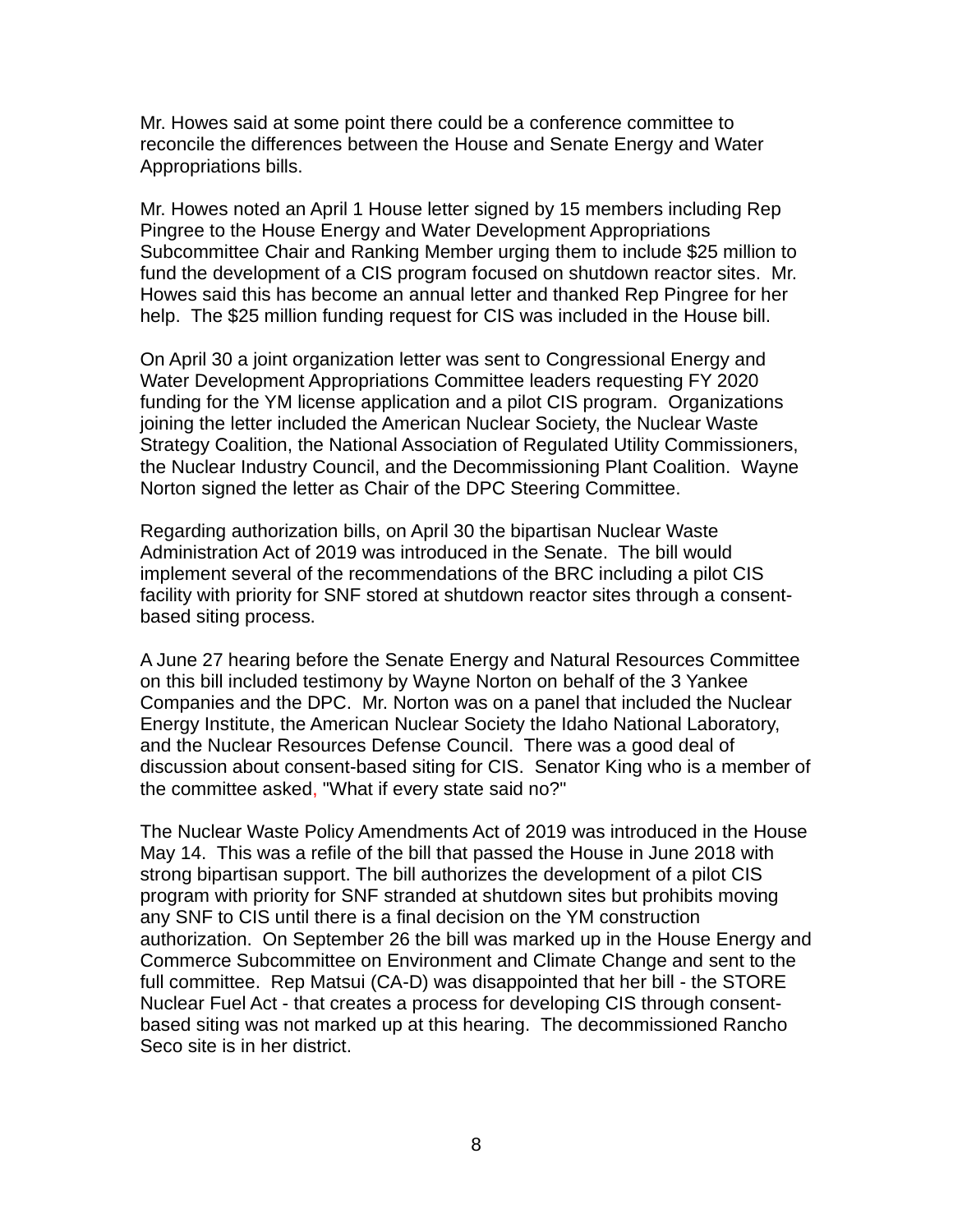Mr. Johnson asked why there is linkage between CIS and YM. Mr. Howes said there is concern that if CIS moves forward without there also being progress toward a repository that communities will be reluctant to host CIS. There is also general agreement that a geologic repository is a necessary component of an integrated nuclear waste management program.

Mr. Howes briefed the CAP on the status of the Sensible Timely Relief for America's Nuclear Districts' Economic Development Act introduced June 26. Senators Collins and King are two of the 5 cosponsors. The bill was referred to the Environment and Public Works Committee with no further action to date. A similar bill was introduced in the last Congress. Last year the Wiscasset Board of Selectmen approved a resolution in support of the bill.

As noted in Senator Collins' July 7 press release, the STRANDED Act "would address the impacts of stranded nuclear waste by providing federal assistance to communities around the country that are burdened with storing this spent fuel." Mr. Howes read quotes from the press release from Senators Collins who said, "While the federal government must also move forward with a permanent solution for nuclear waste as required by law, our legislation will take interim steps to assist these adversely affected communities." And Senator King who said, "As we continue to press the Department of Energy to live up to its legal responsibility, we should also take steps to support communities like Wiscasset as they continue to face the costs associated with this stranded nuclear waste."

In a related initiative Mr. Howes said the Nuclear Decommissioning Collaborative continues its work through a 2018 grant from the Department of Commerce to identify existing federal resources and funding opportunities to assist shutdown site communities. Mr. Howes is participating on an expert panel advising the executive director of the Nuclear Decommissioning Collaborative in this effort that will result in a report to Congress in spring 2020. Mr. Howes participated in an April 2019 federal agency roundtable on this project. He said the Commerce Department in August sent a 90-day status report to the Subcommittee on Commerce, Justice, Science and Related Agencies fulfilling report language accompanying the FY 2019 Appropriations bill. Mr. Howes reminded the CAP that during the 2018 CAP meeting Marge Kilkelly spoke about Senator King's involvement with this effort including an April 2018 letter requesting FY 2019 funding for this project.

Regarding the two Private CIS applications before the NRC in New Mexico and Texas, Mr. Howes said the NRC Atomic Safety Licensing Board (ASLB) held a hearing in January on the New Mexico license application and in July on the Texas application. The Texas hearing was largely a replay of the New Mexico hearing with similar petitions and contentions. In May the ASLB ruled that while some of the six petitioners in the New Mexico hearing met the qualifications for standing, they concluded the nearly 50 contentions raised were not admissible for an evidentiary hearing. The New Mexico intervenors have appealed the ASLB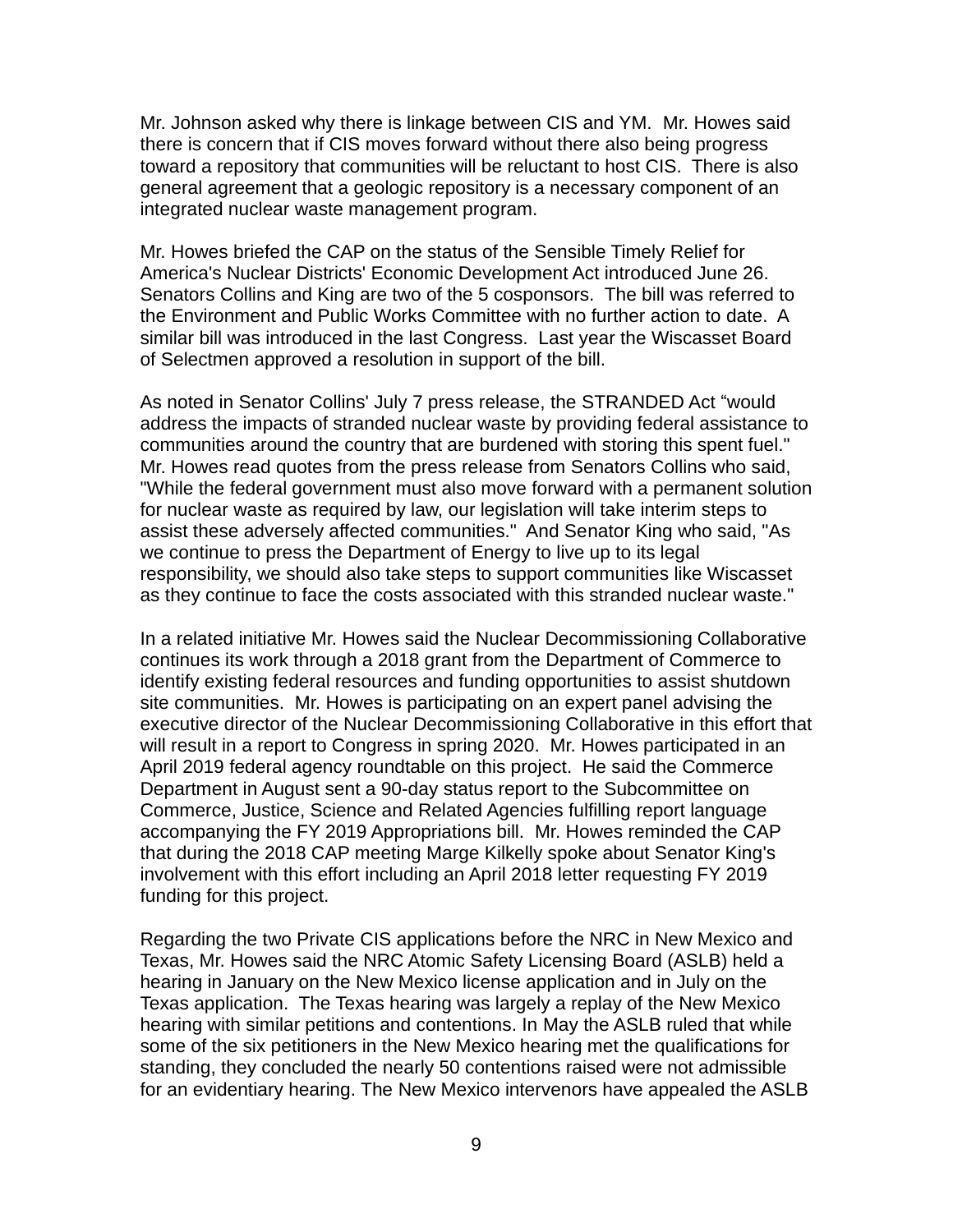decision to the NRC Commission. On August 23 the Texas ASLB agreed to hear the Sierra Club's contention that the environmental report in Interim Storage Partner's application failed to sufficiently address the potential impacts to the habitats of two lizards. The ASLB also granted standing to several of the other intervenors while denying their proposed contentions.

Mr. Howes noted that on June 7 the Governor of New Mexico wrote to DOE Secretary Perry and NRC Commission Chair Sivinicki opposing the proposed CIS facility. Mr. Howes said the previous governor supported the proposed facility.

On July 1, 2019 the NRC staff sent letters to the New Mexico and Texas applicants letting them know that the schedule to complete the environmental and technical/safety reviews of both applications has been revised and pushed back from summer 2020 to early 2021.

Mr. Howes concluded his update with the DOE Phase IV litigation, saying it is complete. Phase IV addressed damages resulting from the federal government's ongoing failure to honor its contract obligations for the 2013-2016-time frame. Mr. Howes said payment has been received from the Treasury Department regarding the February 2019 decision that approved the 3 Yankee Companies' Motion for Partial Summary Judgment of the \$103.2 million in undisputed damages as well as the award of an additional \$500,000 from a June 2019 agreed offer of judgment between the 3 Yankee Companies and the DOE to resolve the disputed damages in the Phase IV cases. Mr. Howes said Maine Yankee was awarded approximately \$34.6 million in the Phase IV case.

Mr. Howes said as with previous DOE spent fuel litigation damage awards, the state utility regulators in ME, MA, and CT agreed with the 3 Yankee Companies' proposal for the disposition of the funds in a manner that best serves the interests of our electric utility owners and their ratepayers in the respective New England states in accordance with a September filing at the Federal Energy Regulatory Commission.

He said the Phase V litigation would likely be filed in 2021, and he reminded the CAP that the 3 Yankee Companies can only seek to recover costs that have already been incurred resulting from the DOE's ongoing failure to meet its legal obligations.

In discussion following Mr. Howes' update Mr. Keyes noted that a takeaway from Mr. Howes' presentation is that the House is more focused on CIS but that we are really no further along than we were at this time last year.

Chair Hudson said that the licensing of the proposed private CIS storage sites is moving along and also noted that the Private Fuel Storage facility in Utah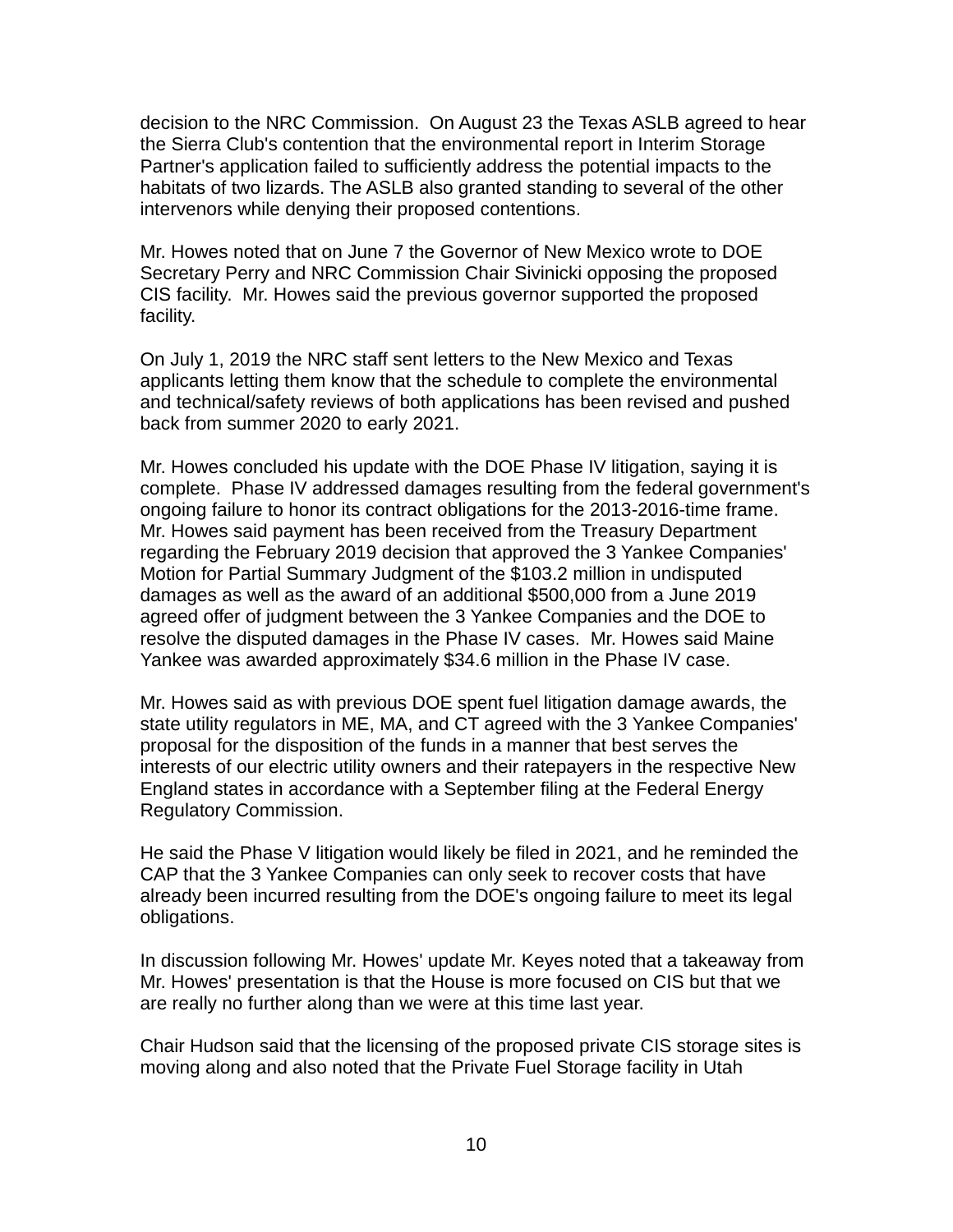received a license from the NRC but then was unable to receive SNF as the area around it was designated a wilderness area.

Vice-Chair Thompson noted that the Waste Isolation Pilot Plant in Carlsbad, New Mexico is a success story where nuclear waste is stored in a salt dome 2000 feet underground. There are lessons learned from the consent-based siting approach used at WIPP that can inform other projects. With more and more nuclear power plants shutting down the pressure is slowly building to close the back end of the fuel cycle.

Chair Hudson said the CAP ought to send another letter to the Maine Congressional delegation thanking them for a year's worth of heavy lifting on the SNF issue but there needs to be more thinking about what the letter should say beyond that such as the cost of not acting and the ridiculous payments the government is making.

Mr. Johnson said we need to find a way to bring attention to this issue. Maybe a cask could be constructed to be sent to Washington, DC to remind the Congress of this problem. Mr. Johnson asked what it costs to construct a cask. Mr. Norton said when the Maine Yankee ISFSI was constructed a transportable storage canister (TSC) cost about \$500,000 to build and load. He said the cost today to build and load a TSC would be approximately \$2 million.

Mr. Johnson said we need conversations with lots of other states to bring this issue to the forefront.

Ms. Parker asked where is the Nevada delegation on this issue? Mr. Howes said they are opposed to YM but open to working with others to find a solution to the problem. During the June 27 hearing of the Energy and Natural Resources Committee Nevada Senator Cortez Masto said she looks forward to working with her colleagues and others to resolve the SNF issue through a consent-based process.

Mr. Norton said CIS is becoming a theme, but linkage is still an issue. What we have been doing isn't working. The letter to the delegation should focus on what can we do going forward?

Mr. Howes will work with Chair Hudson to draft a letter to the Congressional delegation.

# **Public Comment**

Westport First Selectmen George Richardson asked what happened to the pump storage project proposed a number of years ago on the former Maine Yankee property north of Ferry Road. Chair Hudson said the project never went forward.